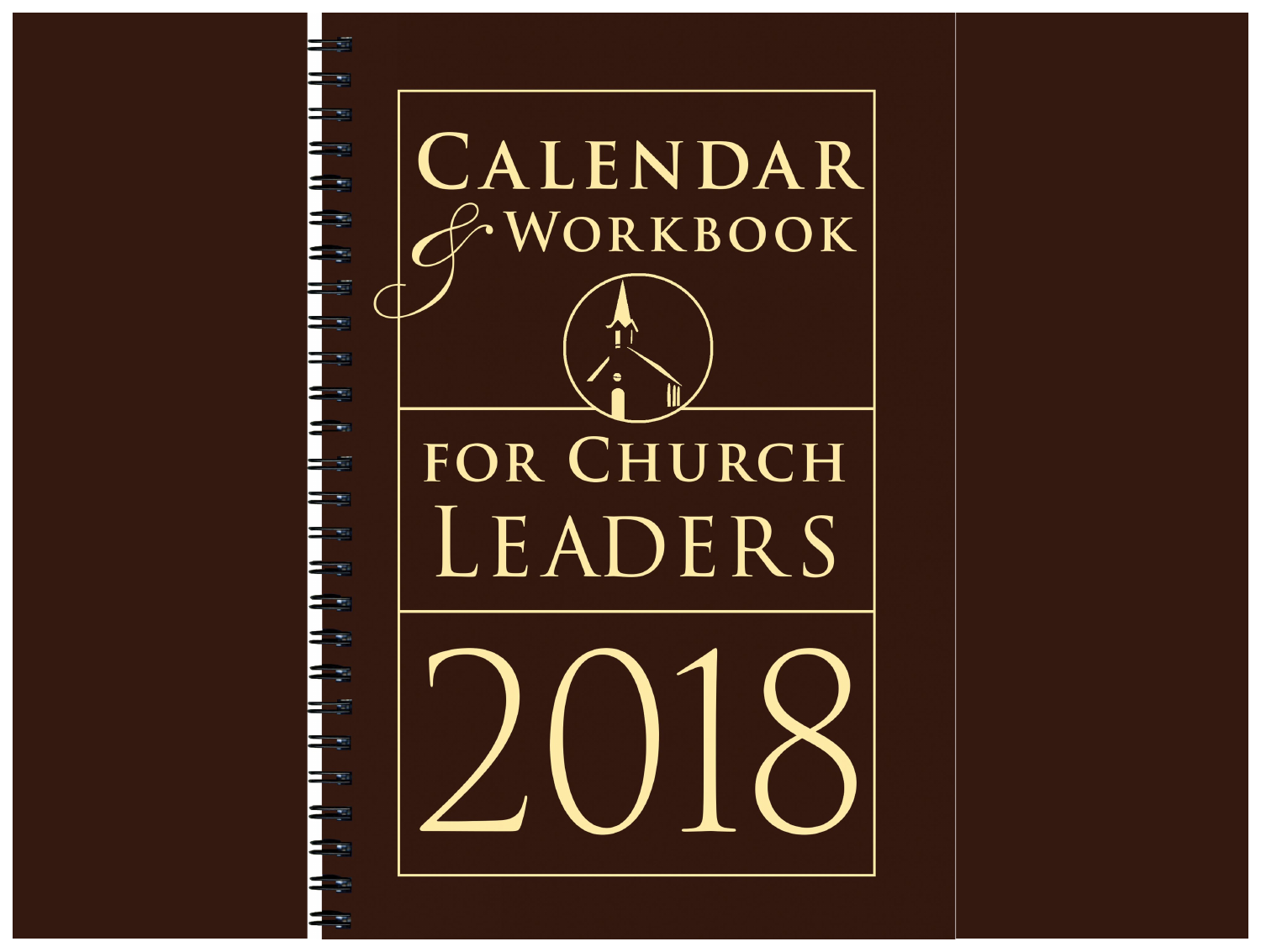



An appointment calendar especially for

- Church and church school workers
- Choir directors and church musicians
- Church secretaries and assistants
- Lay leaders and volunteers

Extra space each Sunday to record

- Appointments and reminders
- Attendance and offerings
- Hymns, anthems, and special music
- Special services such as baptisms and confirmations

Helpful information for planning

- Liturgical days (and colors) and special days
- National days for the United States and Canada
- Dates for Orthodox Palm Sunday, Good Friday, and Easter
- Major Jewish religious observances
- Chart of lectionary readings from The Revised Common Lectionary
- Beginning and ending dates for Daylight Saving Time
- Symbols to designate the full moon  $\bigcirc$  and the new moon  $\bigcirc$
- Overview planning charts for 2018 and 2019 and more

ABINGDON PRESS Nashville © 2017 by Abingdon Press Nashville, Tennessee Printed in China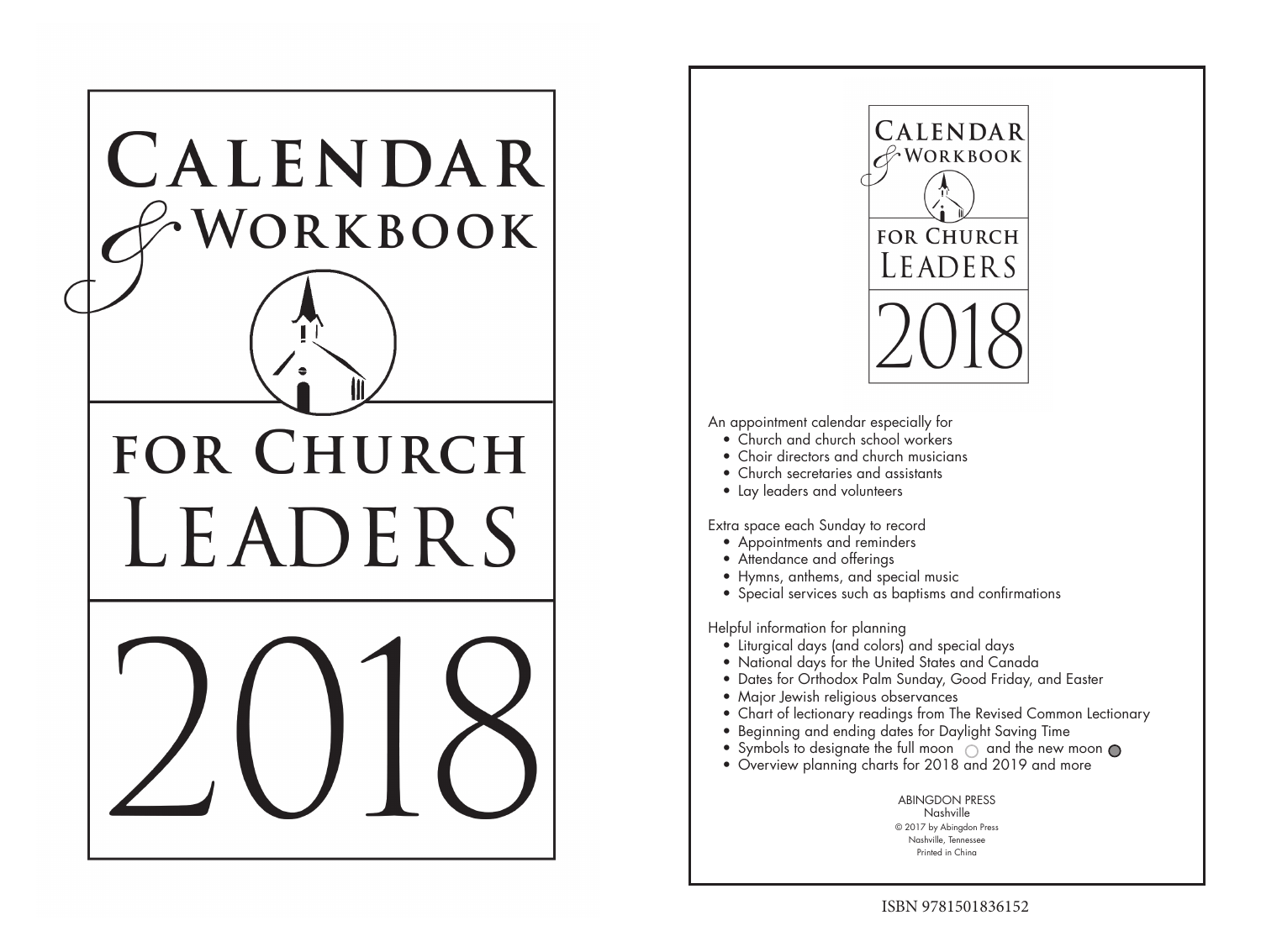## SPECIAL DAYS AND COLORS FOR 2018

| DATE            | CHRISTIAN YEAR AND COLORS                        | DENOMINATIONAL              | NATIONAL AND<br>INTERDENOMINATIONAL             |  |
|-----------------|--------------------------------------------------|-----------------------------|-------------------------------------------------|--|
| <b>JANUARY</b>  |                                                  |                             |                                                 |  |
| 1               |                                                  |                             | New Year's Day                                  |  |
| 5               |                                                  |                             | Twelfth Night                                   |  |
| 6               | Epiphany of the Lord (W or Gd)                   |                             | Día de los Reyes                                |  |
| 7               | Epiphany Sunday<br>Baptism of the Lord (W or Gd) |                             |                                                 |  |
| 11              |                                                  |                             | Human Trafficking Awareness Day                 |  |
| 13              |                                                  |                             | Korean American Day                             |  |
| 14              |                                                  |                             |                                                 |  |
| 15              |                                                  |                             | Martin Luther King, Jr. Day                     |  |
| 18-25           |                                                  |                             | Week of Prayer for Christian Unity<br>$(18-25)$ |  |
| 21              |                                                  |                             | <b>Ecumenical Sunday</b>                        |  |
| <b>FEBRUARY</b> |                                                  |                             | African American History Month                  |  |
| 1               |                                                  |                             | National Freedom Day                            |  |
| 2               |                                                  |                             | Groundhog Day                                   |  |
| 11              | Transfiguration Sunday (W or Gd)                 | Scouting Sunday             |                                                 |  |
| 12              |                                                  |                             | Lincoln's Birthday                              |  |
| 14              | Ash Wednesday (P or Gray)                        |                             | Valentine's Day                                 |  |
| 18              | First Sunday in Lent (P)                         |                             |                                                 |  |
| 18-24           |                                                  |                             | Brotherhood/Sisterhood Week (18-24)             |  |
| 19              |                                                  |                             | Presidents' Day                                 |  |
| 19              |                                                  |                             | Great Lent begins (Orthodox)                    |  |
| 22              |                                                  |                             | Washington's Birthday                           |  |
| 25              |                                                  |                             |                                                 |  |
| 28              |                                                  |                             | Purum                                           |  |
| <b>MARCH</b>    |                                                  |                             | Women's History Month                           |  |
| $\sqrt{2}$      |                                                  |                             | World Day of Prayer                             |  |
| 11              |                                                  | Scouting Sunday (Alternate) | Daylight Saving Time begins                     |  |
| 17              |                                                  |                             | St. Patrick's Day                               |  |
| 20              |                                                  |                             | Vernal Equinox (First Day of Spring)            |  |
| 25              | Passion/Palm Sunday (P or R)                     |                             |                                                 |  |
| 26              | Holy Week begins (P or R)                        |                             |                                                 |  |
| 29              | Holy Thursday/Maundy<br>Thursday (P or R)        |                             |                                                 |  |
| 30              | Good Friday (no color)                           |                             | Passover                                        |  |
| APRIL           |                                                  |                             |                                                 |  |
| $\mathbf{1}$    | Easter Sunday (W or Gd)                          |                             | Palm Sunday (Orthodox)                          |  |
| $\overline{2}$  |                                                  |                             | Easter Monday (Canada)                          |  |
| 6               |                                                  |                             | Holy Friday (Orthodox)                          |  |
| 8               |                                                  |                             | Pascha (Easter Day Orthodox)                    |  |
| 12              |                                                  |                             | Yom HaShoah/Holocaust<br>Remembrance Day        |  |

## SPECIAL DAYS AND COLORS FOR 2018

| DATE           | CHRISTIAN YEAR AND COLORS  | DENOMINATIONAL | NATIONAL AND<br>INTERDENOMINATIONAL                           |  |
|----------------|----------------------------|----------------|---------------------------------------------------------------|--|
| 12             |                            |                | Yom HaShoah/Holocaust<br>Remembrance Day                      |  |
| 15             |                            |                |                                                               |  |
| 17             |                            |                | U.S. Federal Income Tax due                                   |  |
| 22             |                            |                | Earth Day                                                     |  |
| 25             |                            |                | Administrative Professionals Day                              |  |
| 27             |                            |                | National Arbor Day                                            |  |
| MAY            |                            |                | Christian Home Month<br>Asian Pacific American Heritage Month |  |
| 1              |                            |                | May Day                                                       |  |
| 3              |                            |                | National Day of Prayer                                        |  |
| 5              |                            |                | Cinco de Mayo                                                 |  |
| 6              |                            |                | Nurses Day                                                    |  |
| 10             | Ascension Day (W or Gd)    |                |                                                               |  |
| 13             | Ascension Sunday (W or Gd) |                | Mother's Day                                                  |  |
| 17             |                            |                | Ascension Day (Orthodox)                                      |  |
| 19             |                            |                | Armed Forces Day<br>Shavuot                                   |  |
| 20             | Pentecost (R)              |                | Ascension Sunday (Orthodox)                                   |  |
| 21             |                            |                | Victoria Day (Canada)                                         |  |
| 24             |                            |                |                                                               |  |
| 27             | Trinity Sunday (W)         |                | Memorial Sunday<br>Pentecost (Orthodox)                       |  |
| 28             |                            |                | Memorial Day (observed)                                       |  |
| 30             |                            |                | Memorial Day (traditional)                                    |  |
| JUNE           |                            |                |                                                               |  |
| 14             |                            |                | Flag Day                                                      |  |
| 17             |                            |                | Father's Day                                                  |  |
| 19             |                            |                | Juneteenth                                                    |  |
| 21             |                            |                | Summer Solstice/First Day of Summer                           |  |
| 28             |                            |                |                                                               |  |
| JULY           |                            |                |                                                               |  |
| 1              |                            |                | Canada Day                                                    |  |
| $\pmb{4}$      |                            |                | U.S. Independence Day                                         |  |
| 22             |                            |                | Parents' Day                                                  |  |
| <b>AUGUST</b>  |                            |                |                                                               |  |
| 5              |                            |                | Friendship Day                                                |  |
| 6              |                            |                | Civic Holiday (Canada)                                        |  |
| SEPTEMBER      |                            |                |                                                               |  |
| 3              |                            |                | Labor Day (U.S. & Canada)                                     |  |
| 9              |                            |                | Grandparents' Day<br>Rosh Hashanah begins                     |  |
| $9/15 - 10/15$ |                            |                | Hispanic Heritage Month<br>(Sept. 15–Oct. 15)                 |  |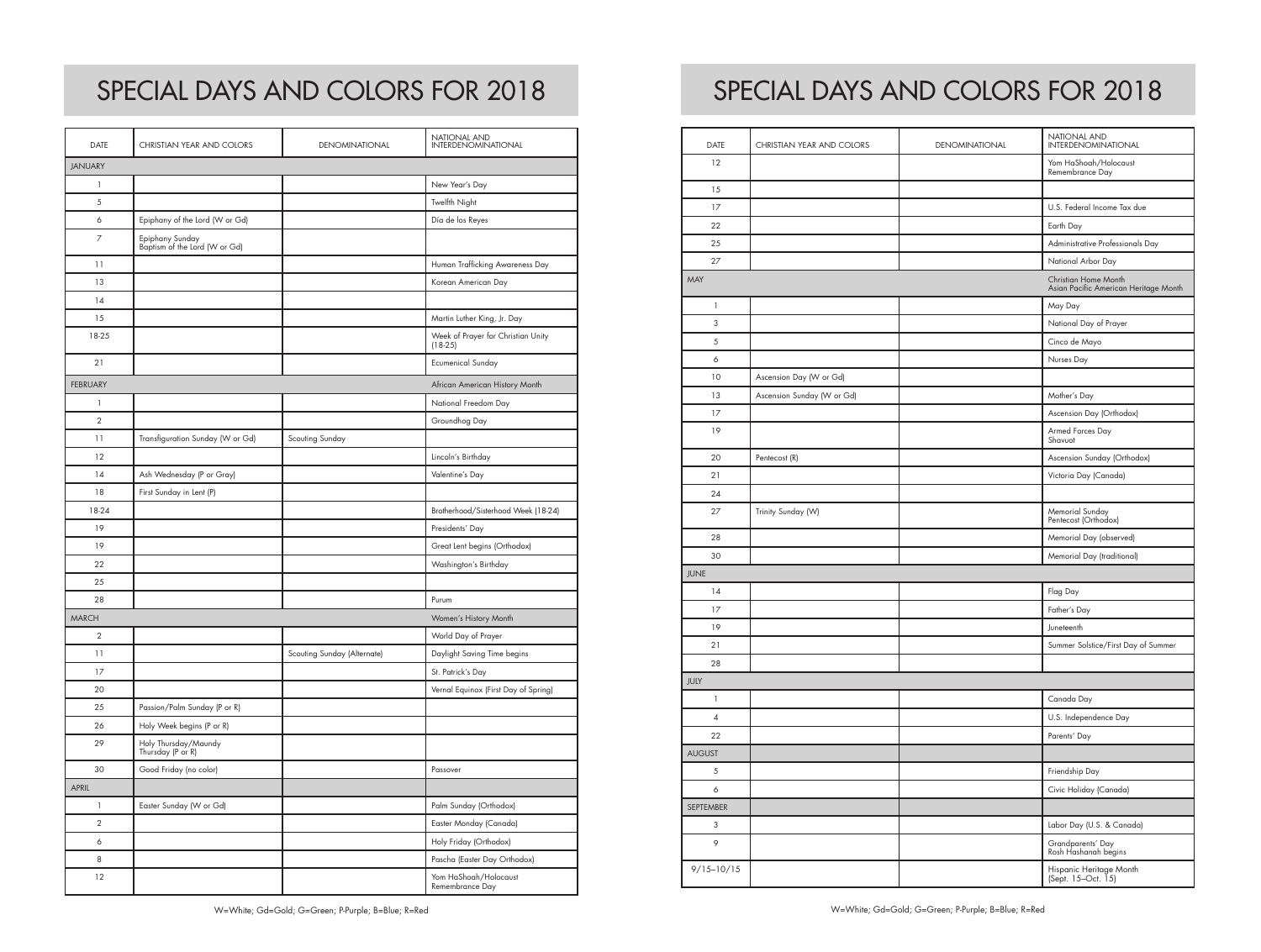|                                           |                                     | JANUARY 2018   |              |                                                          | <b>JANUARY 2</b> |              |
|-------------------------------------------|-------------------------------------|----------------|--------------|----------------------------------------------------------|------------------|--------------|
| <b>SUNDAY</b>                             | <b>MONDAY</b>                       | <b>TUESDAY</b> | WEDNESDAY    | <b>THURSDAY</b>                                          | <b>FRIDAY</b>    | $S\Delta$    |
|                                           | New Year's Day<br>$\mathbf{1}$      | $\overline{2}$ | 3            | $\overline{\mathcal{A}}$                                 | 5                | 6<br>El D    |
|                                           |                                     |                |              |                                                          | Twelfth Night    |              |
| 7 Epiphany Sunday/<br>Baptism of the Lord | 8                                   | 9              | 10           | 11<br>Human Trafficking<br>Awareness Day                 | 12               | 13<br>Korear |
| 14                                        | 15<br>Martin Luther King<br>Jr. Day | 16             | 17<br>$(\ )$ | 18<br>Week of Prayer for<br>Christian Unity<br>$(18-25)$ | 19               | 20           |
| 21<br><b>Ecumenical Sunday</b>            | 22                                  | 23             | 24           | 25                                                       | 26               | 27           |
| 28                                        | 29                                  | 30             | 31           |                                                          |                  |              |

## JANUARY 2018

| <b>THURSDAY</b>                                    | <b>FRIDAY</b> | <b>SATURDAY</b>                                     | <b>NOTES</b> |
|----------------------------------------------------|---------------|-----------------------------------------------------|--------------|
| $\boldsymbol{\mathcal{A}}$                         | 5             | Epiphany of<br>6<br>the Lord<br>El Día de los Reyes |              |
|                                                    | Twelfth Night |                                                     |              |
| 11                                                 | 12            | 13                                                  |              |
| Human Trafficking<br>Awareness Day                 |               | Korean American Day                                 |              |
| 18                                                 | 19            | 20                                                  |              |
| Week of Prayer for<br>Christian Unity<br>$(18-25)$ |               |                                                     |              |
| 25                                                 | 26            | 27                                                  |              |
|                                                    |               |                                                     |              |